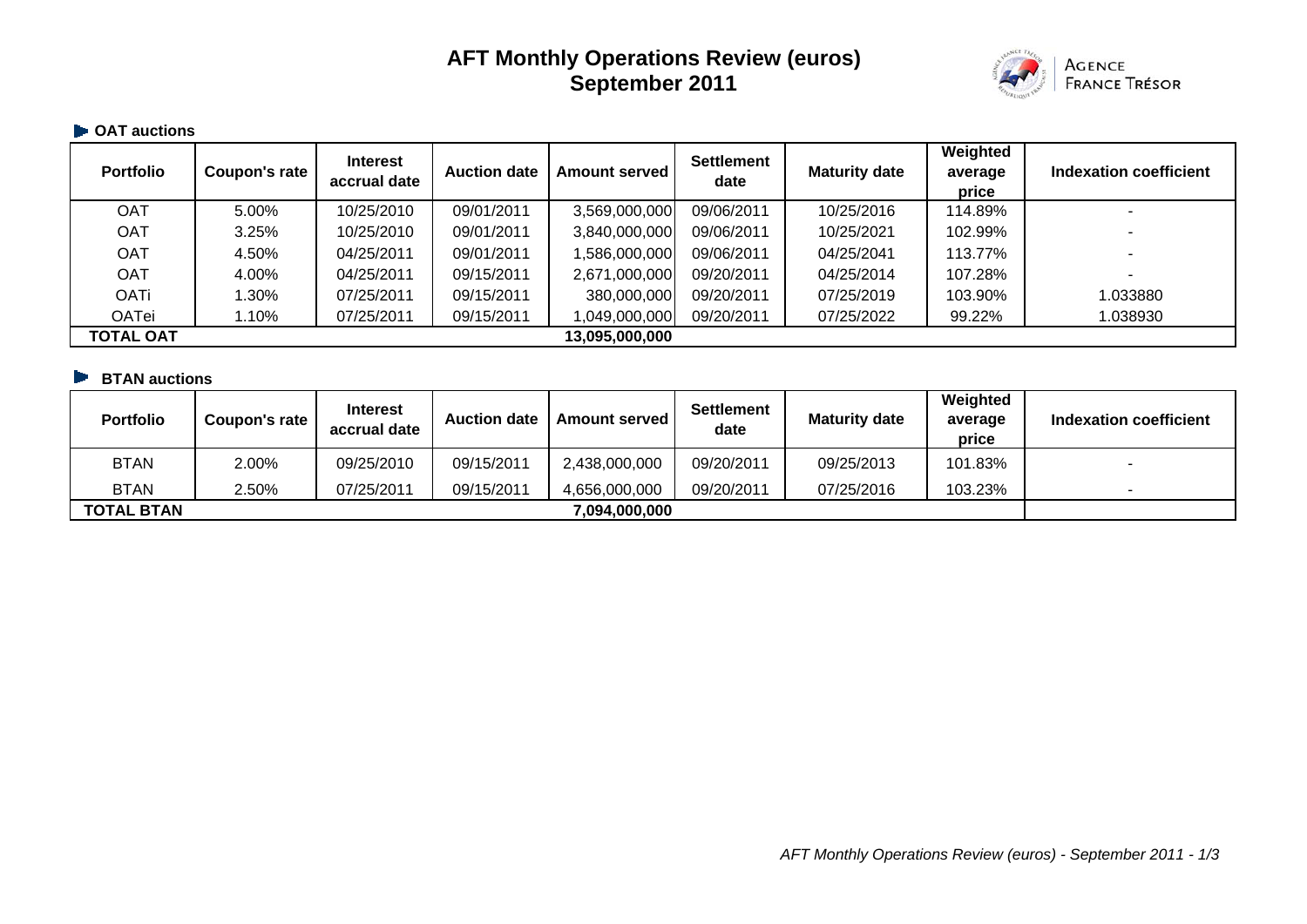| <b>Portfolio</b> | <b>Auction date</b> | Term (weeks) | <b>Amount</b><br>served ( <b>4</b> bn) | Settlement date | <b>Maturity date</b> | Weighted average<br>rate $(\%)$ |
|------------------|---------------------|--------------|----------------------------------------|-----------------|----------------------|---------------------------------|
| <b>BTF</b>       | 09/05/2011          | 13           | 4,922                                  | 09/08/2011      | 12/08/2011           | 0.554                           |
| <b>BTF</b>       | 09/05/2011          | 28           | 2,003                                  | 09/08/2011      | 03/22/2012           | 0.564                           |
| <b>BTF</b>       | 09/05/2011          | 50           | 1,501                                  | 09/08/2011      | 08/23/2012           | 0.627                           |
| <b>BTF</b>       | 09/12/2011          | 12           | 4,507                                  | 09/15/2011      | 12/08/2011           | 0.455                           |
| <b>BTF</b>       | 09/12/2011          | 27           | 2,007                                  | 09/15/2011      | 03/22/2012           | 0.444                           |
| <b>BTF</b>       | 09/12/2011          | 49           | 1,005                                  | 09/15/2011      | 08/23/2012           | 0.527                           |
| <b>BTF</b>       | 09/19/2011          | 13           | 4,794                                  | 09/22/2011      | 12/22/2011           | 0.460                           |
| <b>BTF</b>       | 09/19/2011          | 26           | 2,652                                  | 09/22/2011      | 03/22/2012           | 0.496                           |
| <b>BTF</b>       | 09/19/2011          | 48           | 1,066                                  | 09/22/2011      | 08/23/2012           | 0.591                           |
| <b>BTF</b>       | 09/26/2011          | 12           | 4,066                                  | 09/29/2011      | 12/22/2011           | 0.370                           |
| <b>BTF</b>       | 09/26/2011          | 21           | 1,500                                  | 09/29/2011      | 02/23/2012           | 0.382                           |
| <b>BTF</b>       | 09/26/2011          | 51           | 2,005                                  | 09/29/2011      | 09/20/2012           | 0.531                           |
| <b>TOTAL BTF</b> |                     |              | 32,028                                 |                 |                      |                                 |